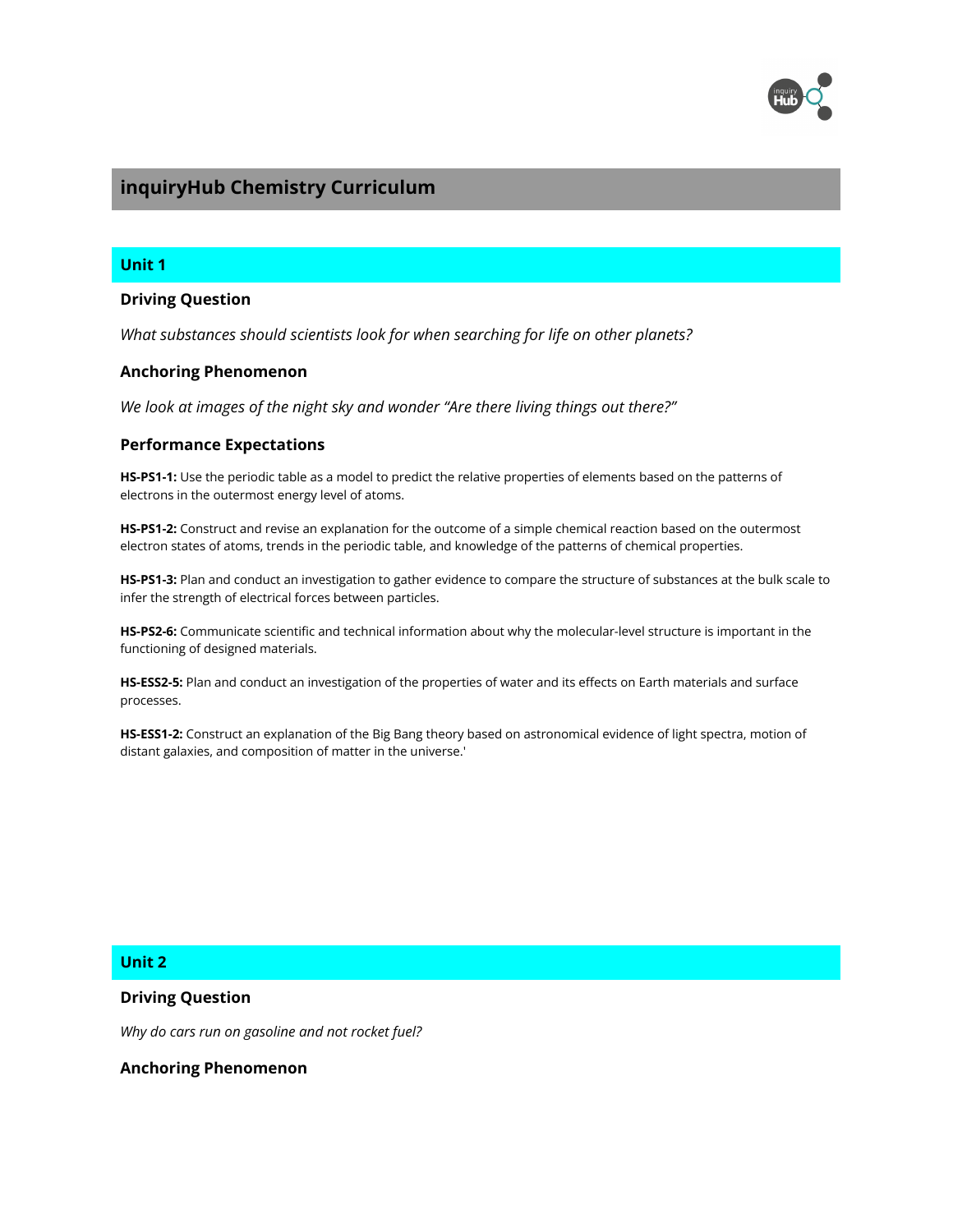*We learn that carbon emissions are a huge problem, and that rocket fuel could mitigate carbon emissions; but we don't use it. Why?*

#### **Performance Expectations**

**HS-PS1-4:** Develop a model to illustrate that the release or absorption of energy from a chemical reaction system depends upon the changes in total bond energy.

**HS-PS3-5:** Develop and use a model of two objects interacting through electric or magnetic fields to illustrate the forces between objects and the changes in energy of the objects due to the interaction.

**HS-PS3-1:** Create a computational model to calculate the change in the energy of one component in a system when the change in energy of the other component(s) and energy flows in and out of the system are known.

**HS-PS1-7:** Use mathematical representations to support the claim that atoms, and therefore mass, are conserved during a chemical reaction.

**HS-ESS3-2:** Evaluate competing design solutions for developing, managing, and utilizing energy and mineral resources based on cost-benefit ratios.\*

## **Unit 3**

## **Driving Question**

*Why are shellfish dying at very high rates?*

#### **Anchoring Phenomenon**

*We see a video of oyster farmers in the Northwest US and hear that the oysters are impacted by more acidic water. Why is that happening?*

#### **Performance Expectations**

**HS-PS1-5***. A*pply scientific principles and evidence to provide an explanation about the effects of changing the temperature or concentration of the reacting particles on the rate at which a reaction occurs.

**HS-PS1-6.** Refine the design of a chemical system by specifying a change in conditions that would produce increased amounts of products at equilibrium.\*

**HS-PS1-7.** Use mathematical representations to support the claim that atoms, and therefore mass, are conserved during a chemical reaction.

**HS-ESS3-4.** Evaluate or refine a technological solution that reduces impacts of human activities on natural systems.\*

## **Unit 4**

#### **Driving Question**

*How could a single kilogram of nuclear material power an entire city but also destroy it? Should we use it for either?*

#### **Anchoring Phenomenon**